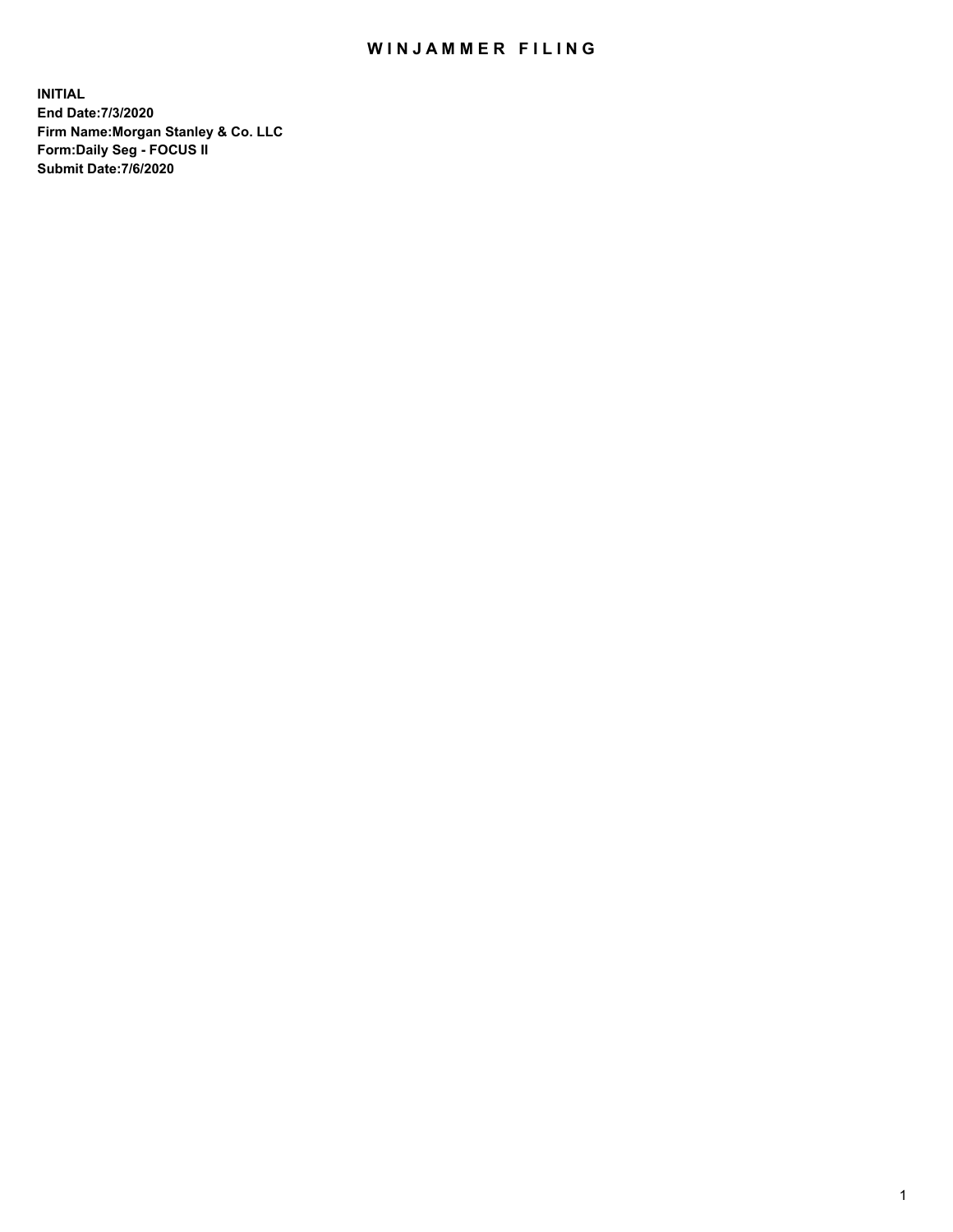**INITIAL End Date:7/3/2020 Firm Name:Morgan Stanley & Co. LLC Form:Daily Seg - FOCUS II Submit Date:7/6/2020 Daily Segregation - Cover Page**

| Name of Company                                                                   | Morgan Stanley & Co. LLC     |
|-----------------------------------------------------------------------------------|------------------------------|
| <b>Contact Name</b>                                                               | <b>Ikram Shah</b>            |
| <b>Contact Phone Number</b>                                                       | 212-276-0963                 |
| <b>Contact Email Address</b>                                                      | Ikram.shah@morganstanley.com |
| FCM's Customer Segregated Funds Residual Interest Target (choose one):            |                              |
| a. Minimum dollar amount: ; or                                                    | 235,000,000                  |
| b. Minimum percentage of customer segregated funds required:% ; or                | <u>0</u>                     |
| c. Dollar amount range between: and; or                                           | <u>0 0</u>                   |
| d. Percentage range of customer segregated funds required between: % and %.       | 0 Q                          |
| FCM's Customer Secured Amount Funds Residual Interest Target (choose one):        |                              |
| a. Minimum dollar amount: ; or                                                    | 140,000,000                  |
| b. Minimum percentage of customer secured funds required:%; or                    | <u>0</u>                     |
| c. Dollar amount range between: and; or                                           | <u>00</u>                    |
| d. Percentage range of customer secured funds required between:% and%.            | 0 <sup>0</sup>               |
| FCM's Cleared Swaps Customer Collateral Residual Interest Target (choose one):    |                              |
| a. Minimum dollar amount: ; or                                                    | 92,000,000                   |
| b. Minimum percentage of cleared swaps customer collateral required:% ; or        | <u>0</u>                     |
| c. Dollar amount range between: and; or                                           | 0 Q                          |
| d. Percentage range of cleared swaps customer collateral required between:% and%. | 00                           |
|                                                                                   |                              |

Attach supporting documents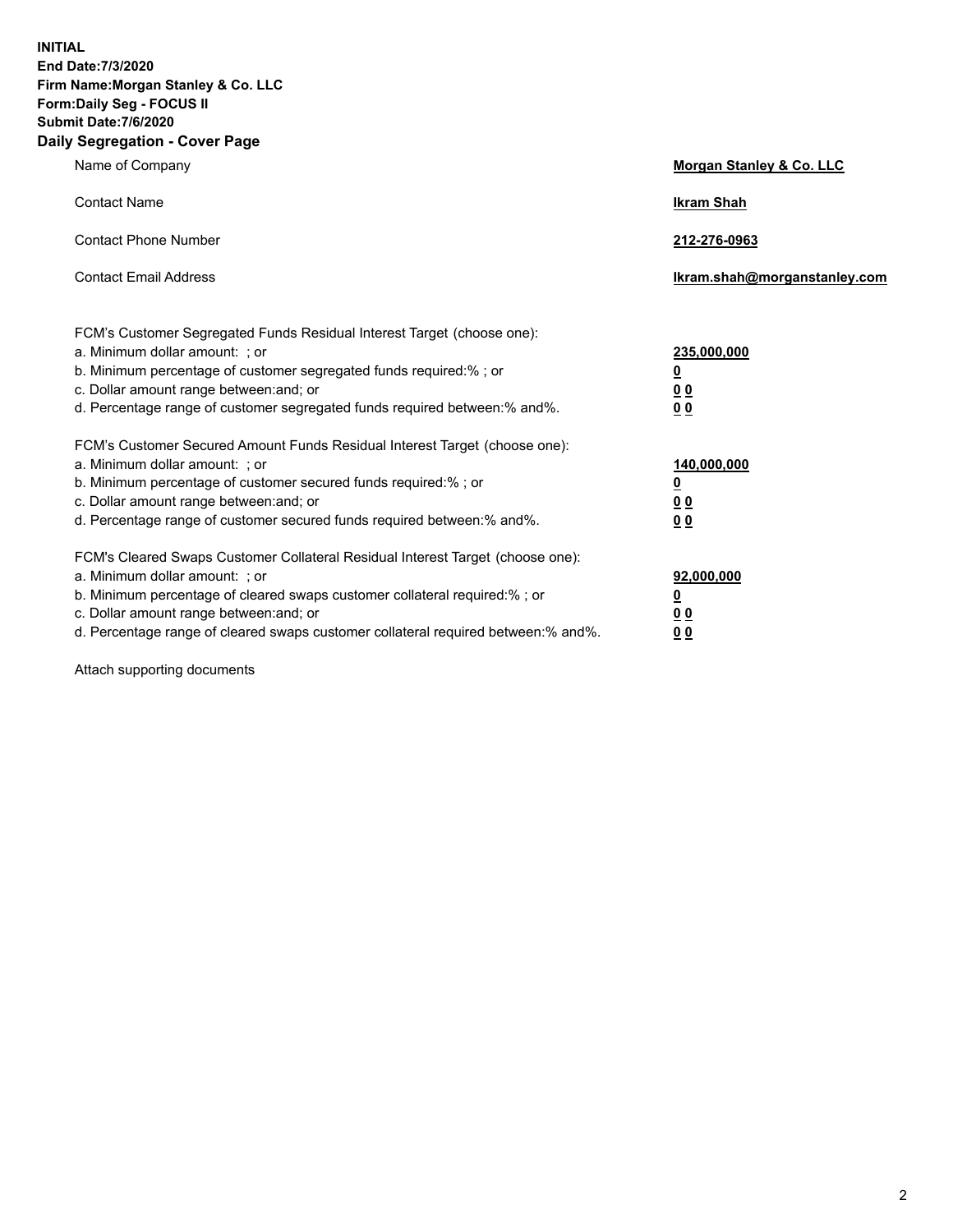| <b>INITIAL</b> | End Date: 7/3/2020<br>Firm Name: Morgan Stanley & Co. LLC<br>Form: Daily Seg - FOCUS II<br><b>Submit Date: 7/6/2020</b><br><b>Daily Segregation - Secured Amounts</b> |                                                      |
|----------------|-----------------------------------------------------------------------------------------------------------------------------------------------------------------------|------------------------------------------------------|
|                | Foreign Futures and Foreign Options Secured Amounts                                                                                                                   |                                                      |
|                | Amount required to be set aside pursuant to law, rule or regulation of a foreign                                                                                      | $0$ [7305]                                           |
| 1.             | government or a rule of a self-regulatory organization authorized thereunder<br>Net ledger balance - Foreign Futures and Foreign Option Trading - All Customers       |                                                      |
|                | A. Cash                                                                                                                                                               | 4,309,678,951 [7315]                                 |
|                | B. Securities (at market)                                                                                                                                             | 3,155,050,387 [7317]                                 |
| 2.             | Net unrealized profit (loss) in open futures contracts traded on a foreign board of trade                                                                             | 267,082,092 [7325]                                   |
| 3.             | Exchange traded options                                                                                                                                               |                                                      |
|                | a. Market value of open option contracts purchased on a foreign board of trade                                                                                        | 4,029,888 [7335]                                     |
| 4.             | b. Market value of open contracts granted (sold) on a foreign board of trade<br>Net equity (deficit) (add lines 1. 2. and 3.)                                         | -11,266,320 [7337]<br>7,724,574,998 [7345]           |
| 5.             | Account liquidating to a deficit and account with a debit balances - gross amount                                                                                     | 74,290,243 [7351]                                    |
|                | Less: amount offset by customer owned securities                                                                                                                      | -70,494,038 [7352] 3,796,205                         |
|                |                                                                                                                                                                       | [7354]                                               |
| 6.             | Amount required to be set aside as the secured amount - Net Liquidating Equity                                                                                        | 7,728,371,203 [7355]                                 |
| 7.             | Method (add lines 4 and 5)<br>Greater of amount required to be set aside pursuant to foreign jurisdiction (above) or line                                             | 7,728,371,203 [7360]                                 |
|                | 6.                                                                                                                                                                    |                                                      |
|                | FUNDS DEPOSITED IN SEPARATE REGULATION 30.7 ACCOUNTS                                                                                                                  |                                                      |
| 1.             | Cash in banks                                                                                                                                                         |                                                      |
|                | A. Banks located in the United States<br>B. Other banks qualified under Regulation 30.7                                                                               | 266,888,659 [7500]<br>450,480,147 [7520] 717,368,806 |
|                |                                                                                                                                                                       | [7530]                                               |
| 2.             | Securities                                                                                                                                                            |                                                      |
|                | A. In safekeeping with banks located in the United States                                                                                                             | 477,644,028 [7540]                                   |
|                | B. In safekeeping with other banks qualified under Regulation 30.7                                                                                                    | 0 [7560] 477,644,028 [7570]                          |
| 3.             | Equities with registered futures commission merchants<br>A. Cash                                                                                                      | 15,251,624 [7580]                                    |
|                | <b>B.</b> Securities                                                                                                                                                  | $0$ [7590]                                           |
|                | C. Unrealized gain (loss) on open futures contracts                                                                                                                   | 1,531,381 [7600]                                     |
|                | D. Value of long option contracts                                                                                                                                     | 0 [7610]                                             |
|                | E. Value of short option contracts                                                                                                                                    | 0 [7615] 16,783,005 [7620]                           |
| 4.             | Amounts held by clearing organizations of foreign boards of trade<br>A. Cash                                                                                          |                                                      |
|                | <b>B.</b> Securities                                                                                                                                                  | $0$ [7640]<br>$0$ [7650]                             |
|                | C. Amount due to (from) clearing organization - daily variation                                                                                                       | $0$ [7660]                                           |
|                | D. Value of long option contracts                                                                                                                                     | $0$ [7670]                                           |
|                | E. Value of short option contracts                                                                                                                                    | 0 [7675] 0 [7680]                                    |
| 5.             | Amounts held by members of foreign boards of trade<br>A. Cash                                                                                                         | 3,796,439,423 [7700]                                 |
|                | <b>B.</b> Securities                                                                                                                                                  | 2,677,406,360 [7710]                                 |
|                | C. Unrealized gain (loss) on open futures contracts                                                                                                                   | 265,550,710 [7720]                                   |
|                | D. Value of long option contracts                                                                                                                                     | 4,029,888 [7730]                                     |
|                | E. Value of short option contracts                                                                                                                                    | -11,266,320 [7735] 6,732,160,061                     |
|                |                                                                                                                                                                       | $[7740]$                                             |
| 6.<br>7.       | Amounts with other depositories designated by a foreign board of trade<br>Segregated funds on hand                                                                    | $0$ [7760]<br>$0$ [7765]                             |
| 8.             | Total funds in separate section 30.7 accounts                                                                                                                         | 7,943,955,900 [7770]                                 |
| 9.             | Excess (deficiency) Set Aside for Secured Amount (subtract line 7 Secured Statement                                                                                   | 215,584,697 [7380]                                   |
|                | Page 1 from Line 8)                                                                                                                                                   |                                                      |
| 10.            | Management Target Amount for Excess funds in separate section 30.7 accounts                                                                                           | 140,000,000 [7780]                                   |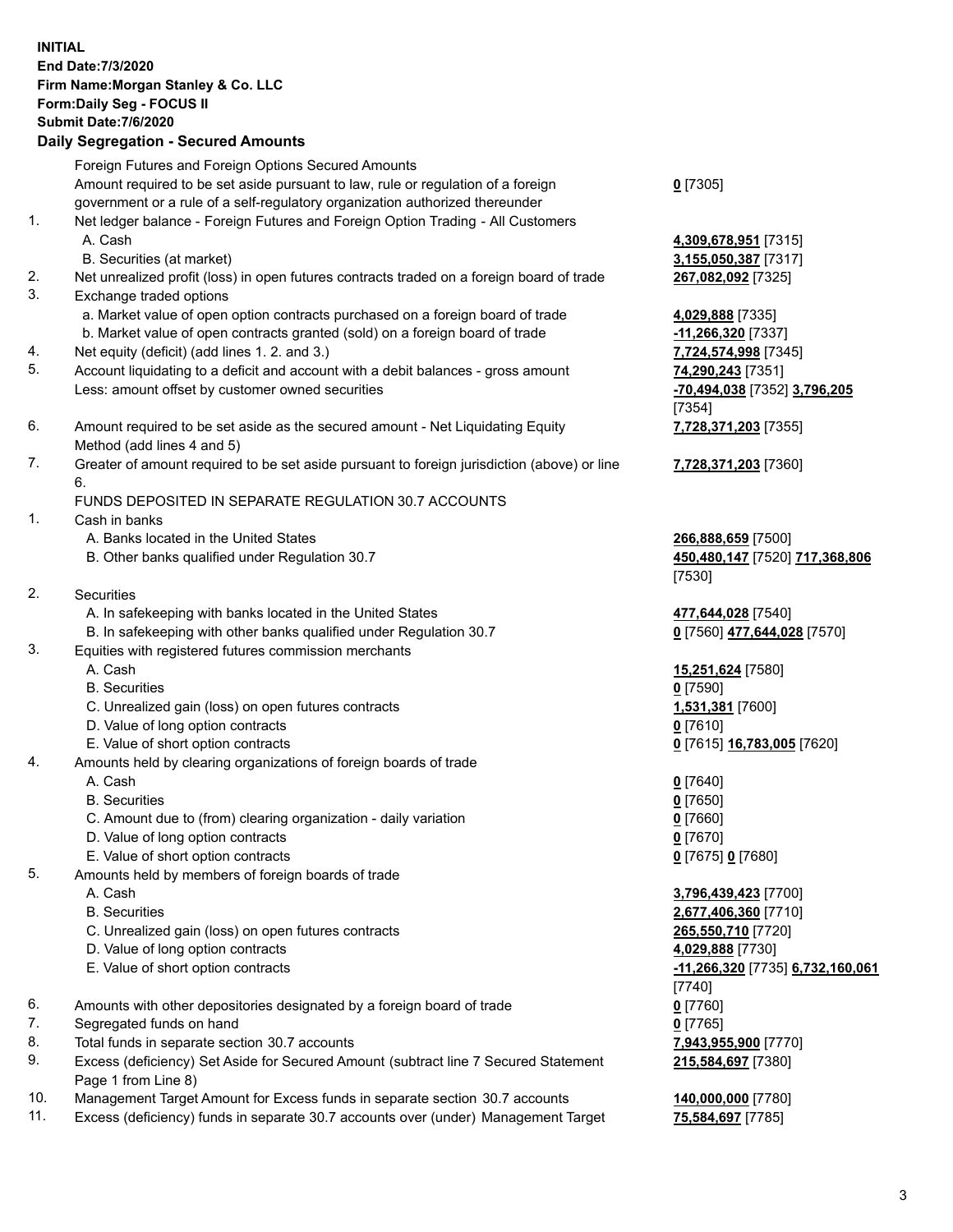**INITIAL End Date:7/3/2020 Firm Name:Morgan Stanley & Co. LLC Form:Daily Seg - FOCUS II Submit Date:7/6/2020 Daily Segregation - Segregation Statement** SEGREGATION REQUIREMENTS(Section 4d(2) of the CEAct) 1. Net ledger balance A. Cash **16,378,607,490** [7010] B. Securities (at market) **8,285,625,342** [7020] 2. Net unrealized profit (loss) in open futures contracts traded on a contract market **1,476,772,877** [7030] 3. Exchange traded options A. Add market value of open option contracts purchased on a contract market **478,853,588** [7032] B. Deduct market value of open option contracts granted (sold) on a contract market **-327,376,314** [7033] 4. Net equity (deficit) (add lines 1, 2 and 3) **26,292,482,983** [7040] 5. Accounts liquidating to a deficit and accounts with debit balances - gross amount **93,033,592** [7045] Less: amount offset by customer securities **-91,889,575** [7047] **1,144,017** [7050] 6. Amount required to be segregated (add lines 4 and 5) **26,293,627,000** [7060] FUNDS IN SEGREGATED ACCOUNTS 7. Deposited in segregated funds bank accounts A. Cash **5,050,915,494** [7070] B. Securities representing investments of customers' funds (at market) **0** [7080] C. Securities held for particular customers or option customers in lieu of cash (at market) **882,122,150** [7090] 8. Margins on deposit with derivatives clearing organizations of contract markets A. Cash **13,143,705,080** [7100] B. Securities representing investments of customers' funds (at market) **0** [7110] C. Securities held for particular customers or option customers in lieu of cash (at market) **7,403,503,192** [7120] 9. Net settlement from (to) derivatives clearing organizations of contract markets **34,887,337** [7130] 10. Exchange traded options A. Value of open long option contracts **478,853,588** [7132] B. Value of open short option contracts **-327,376,314** [7133] 11. Net equities with other FCMs A. Net liquidating equity **13,370,610** [7140] B. Securities representing investments of customers' funds (at market) **0** [7160] C. Securities held for particular customers or option customers in lieu of cash (at market) **0** [7170] 12. Segregated funds on hand **0** [7150] 13. Total amount in segregation (add lines 7 through 12) **26,679,981,137** [7180] 14. Excess (deficiency) funds in segregation (subtract line 6 from line 13) **386,354,137** [7190] 15. Management Target Amount for Excess funds in segregation **235,000,000** [7194]

16. Excess (deficiency) funds in segregation over (under) Management Target Amount Excess

**151,354,137** [7198]